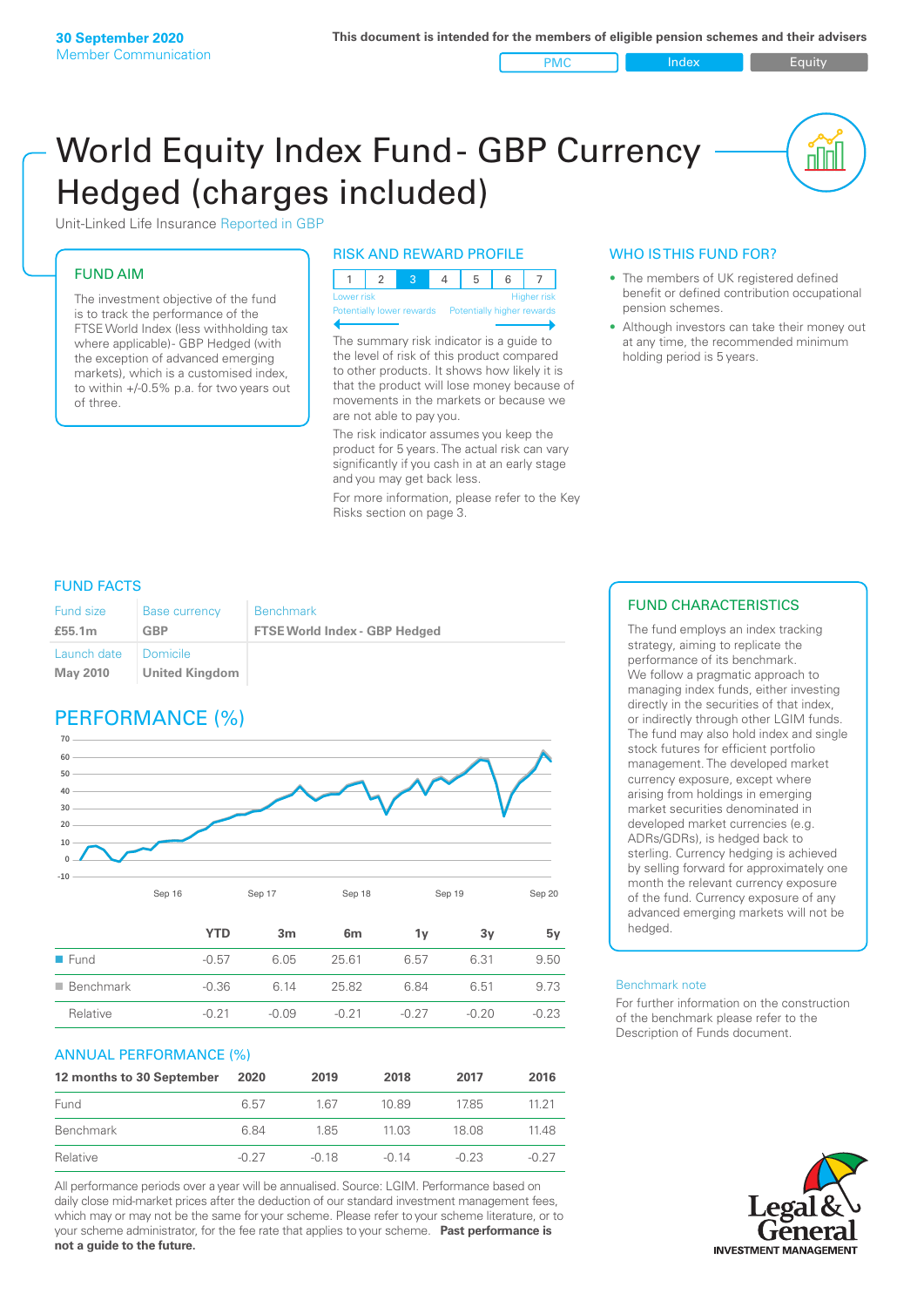Unit-Linked Life Insurance Reported in GBP

## PORTFOLIO BREAKDOWN

All data source LGIM unless otherwise stated. Totals may not sum due to rounding. In order to minimise transaction costs, the Fund will not always own all the assets that constitute the index and on occasion it will own assets that are not in the index.



## SECTOR (%)

| $\blacksquare$ Technology  | 22.3            |
|----------------------------|-----------------|
| $\blacksquare$ Financials  | 16.5            |
| $\blacksquare$ Industrials | 12.9            |
| $\blacksquare$ Health Care | 12.6            |
| ■ Consumer Services        | 12.2            |
| Consumer Goods             | 11.4            |
| ■ Basic Materials          | 4 N             |
| $\blacksquare$ Utilities   | $\overline{3}1$ |
| $\Box$ Oil & Gas           | 26              |
| $\Box$ Other               | 25              |
|                            |                 |



| ■ Large            | 81.3 |
|--------------------|------|
| $\blacksquare$ Mid | 18.8 |

■ Top 10 holdings 16.1% Rest of portfolio 83.9% No. of holdings in fund 2,614 No. of holdings in index 2,569

| Apple Inc                          | 39   |
|------------------------------------|------|
| Microsoft Corp                     | 33   |
| Amazon.Com Inc                     | 28   |
| Facebook                           | 13   |
| Alphabet CI A                      | O 9  |
| Alphabet CI C                      | O 9  |
| Johnson & Johnson                  | 0 S  |
| Taiwan Semiconductor Manufacturing | 0 S  |
| Procter & Gamble Company           | 0.7  |
| Visa Inc Class A                   | () / |
|                                    |      |

## COUNTRY (%)

|   | <b>United States</b> | 61.5 |  |
|---|----------------------|------|--|
|   | Japan                | 8.1  |  |
| 4 | United Kingdom       | 4.1  |  |
|   | France               | 3.0  |  |
|   | Switzerland          | 3.0  |  |
|   | Germany              | 2.9  |  |
|   | Canada               | 2.6  |  |
|   | Australia            | 2.1  |  |
|   | Taiwan               | 1.8  |  |
|   | Other                | 10.9 |  |
|   |                      |      |  |



comprises 25 fund managers, supported by two analysts. Management oversight is provided by the Global Head of Index Funds. The team has average industry experience of 15 years, of which seven years has been at LGIM, and is focused on achieving the equally important objectives of close tracking and maximising returns.